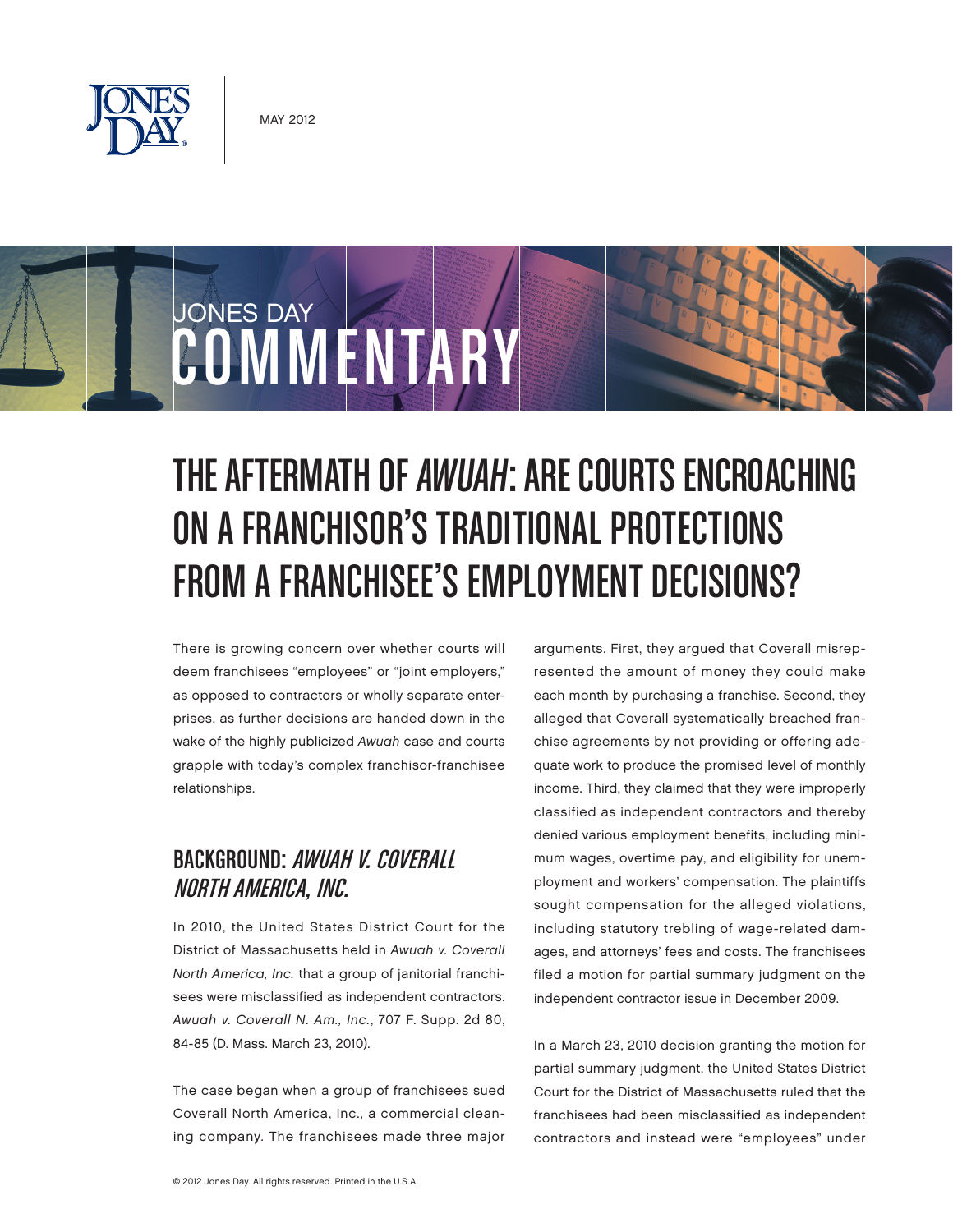Massachusetts law. Awuah, 707 F. Supp.2d at 80 (D. Mass. 2010). The court held that Coverall failed to carry its burden to satisfy Massachusetts' test for determining whether an individual is an independent contractor. The Massachusetts test requires that three elements must be satisfied in order for an independent contractor relationship to exist: (i) the worker is free from control and direction in connection with the performance of a service; (ii) the service performed is outside the usual course of business of the employer; and (iii) the worker is customarily engaged in an independently established trade, occupation, profession, or business of the same nature as that involved in the service performed.

The court found that the second prong (service outside the employer's usual course of business) was not met. The court found that Coverall was engaged in the same business as its franchisees for several reasons, including the fact that Coverall sells cleaning services, which are the same as the services the plaintiffs provide. Because the Coverall franchisees did not perform services outside the course of Coverall's business, the court held that they were not independent contractors but were instead Coverall employees.

After the March 23, 2010 ruling, both parties filed crossmotions for summary judgment regarding the damages claim of one of the misclassified franchisees. The court subsequently held that franchise fees that the franchisee paid under its contract with the franchisor were freely undertaken and would not be considered damages under the Massachusetts misclassification statute. Awuah v. Coverall N. Am., Inc., 2010 WL 3766486, at \*2 (D. Mass. Sept. 28, 2010). The court also stated that Coverall was required to reimburse the franchisee for any insurance premiums that Coverall was statutorily mandated to provide. In addition, the court required Coverall to pay interest on wages that were paid outside of the statutorily required time frame. Id. at \*3. Finally, the court found that Massachusetts state law provided no clear guidance concerning damages recoverable by a misclassified franchisee and certified questions concerning damages and "related interpretations of the Massachusetts General Laws" to the Massachusetts Supreme Judicial Court for resolution. Order of Certification at 10, Awuah v. Coverall N. Am., Inc., 2010 WL 3766486 (2010) (No. 07-10287-WGY).

# DEVELOPMENTS SINCE THE 2010 AWUAH **DECISIONS**

#### 2011 and 2012 Awuah Decisions

On August 31, 2011, the Massachusetts Supreme Judicial Court addressed the state law claims that the Massachusetts Federal District Court had certified almost a year earlier. Namely, the court answered the question of (i) whether a Massachusetts employer could use a system of customer accounts receivable financing to pay its employee at the time the customer paid the employer for the employee's work; (ii) whether, under the Massachusetts Wage Act (the "Wage Act"), an employer and employee could agree that the employee would pay the cost of workers' compensation and other work-related insurance coverage; and (iii) whether, in the case before it, Coverall could deduct "franchise fees" from such wages. Awuah v. Coverall N. Am., Inc., 952 N.E.2d 890 (Mass. Aug. 31, 2011).

The Supreme Judicial Court ruled that damages the franchisee could recover from Coverall for Coverall's failure to treat the franchisee as an employee include franchise fees and insurance premiums, along with attorneys' fees and possibly treble damages. Id. at 895. Additionally, the court held that Coverall could not pass on workers' compensation and insurance costs to the franchisee because these costs protected Coverall. Finally, the court held that chargebacks to the franchisee for unpaid bills also violated the state's Wage Act. The court interpreted the Wage Act to prohibit Coverall from deducting or withholding payment of any earned wages. The court held that chargebacks to the franchisee violated this provision because they allowed Coverall to recapture wages already earned and paid. Id. at 897.

The court declined to answer or review the question of whether the plaintiffs in the case were employees, primarily because Coverall conceded for the purpose of the proceeding that the plaintiffs were employees. Thus, the court focused only on the question of damages. Specifically, the decision stated that "answers to the certified questions [were] premised on the plaintiffs' agreed-on employee status [and that] the answers ha[d] no application to properly classified independent contractors operating under franchise agreements." Awuah, 952 N.E.2d at 893 n.3.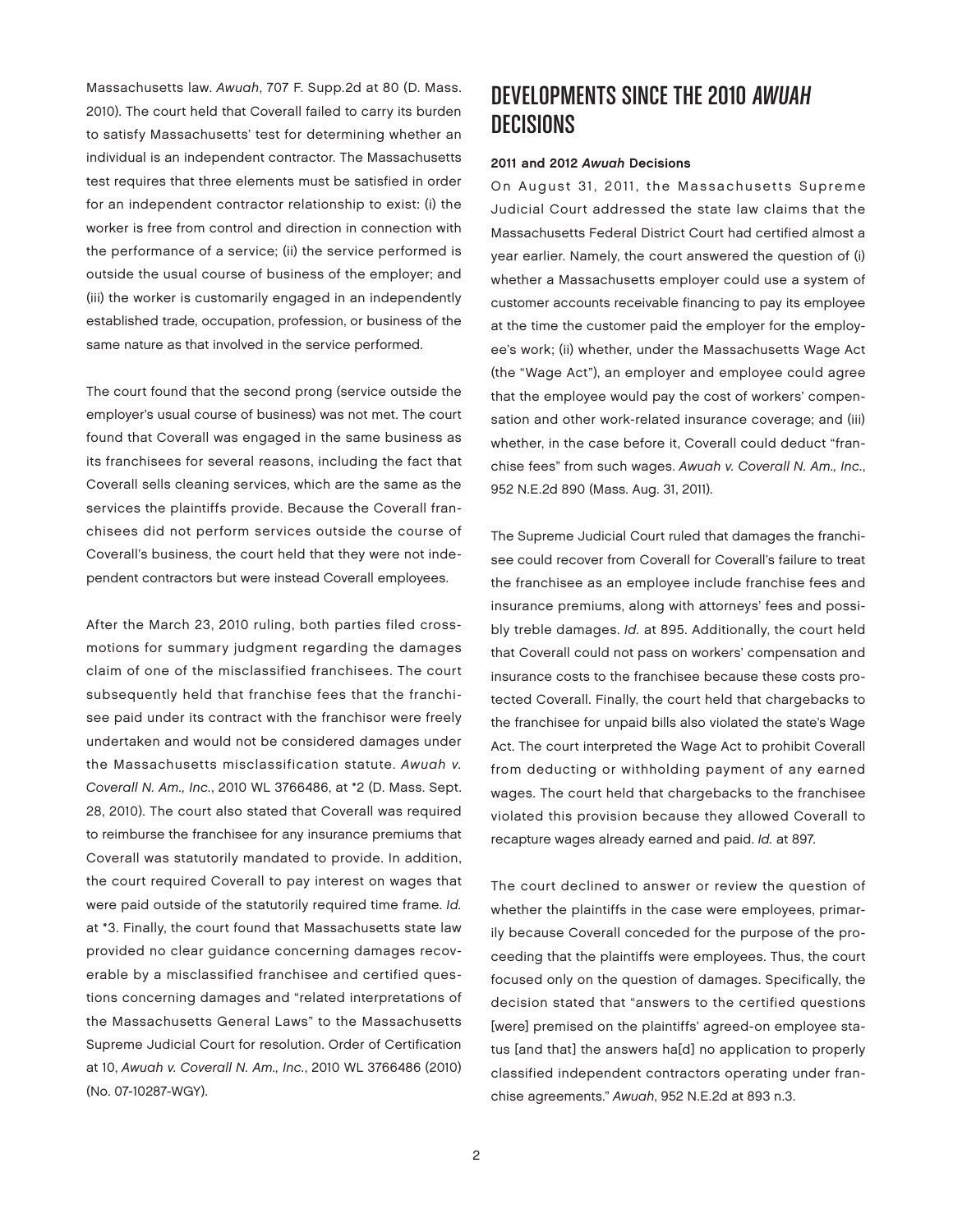Most recently, on March 15, 2012, the Massachusetts Federal District Court supplemented the Supreme Judicial Court's ruling with an order stating that successful franchisees in the case would be entitled to recover from Coverall treble damages dating back to 2006. Awuah v. Coverall N. Am., Inc., 2012 WL 910260, at \*1 (D. Mass. Mar. 15, 2012). (Although some plaintiffs' claims have been resolved, other plaintiffs are proceeding as a class. Some class certification issues related to the scope of the class are currently before the First Circuit.)

#### Awuah's Impact

Similar Cases Have Been Filed Against Franchisors in the Wake of Awuah. The initial holding in Awuah that Coverall's franchisees were misclassified as independent contractors still stands. Other complaints have been filed, and several courts have issued recent decisions relating to a franchisor's potential liability as an "employer" in connection with franchise-related operations. These include:

## • Jan-Pro Franchising Int'l, Inc. v. Depianti, 712 S.E.2d 648 (Ga. Ct. App. June 23, 2011)

Jan-Pro Franchising International, Inc. ("JPI") brought a declaratory judgment action in Georgia against Giovanni Depianti and Hyun Ki Kim, seeking a judgment that Depianti and Kim were not its employees under the Massachusetts Independent Contractor Statute ("MICS"). Id. at 648.

After the parties filed cross-motions for summary judgment, the trial court granted summary judgment to Depianti on the ground that he was JPI's employee under the MICS. (The court concluded that issues of fact precluded summary judgment as to Kim.) JPI subsequently appealed.

The Georgia Court of Appeals reversed the decision. The appellate court applied the same three-prong test used in Awuah and concluded that Depianti was not an employee of JPI under the MICS.

Under the first prong of the test (whether the franchisee is free from the control and direction of the franchisor), the court found that the undisputed facts showed that Depianti was not under JPI's control because JPI had only a franchise agreement with the regional franchisee. Id. at 651 ("While

Depianti, as a franchisee of BME, implements a business model established by JPI, Depianti's performance of cleaning services is not controlled by JPI, which is not a party to the agreement between BME and Depianti.").

The court also found that JPI met the second prong (the services of the franchisee must be performed outside the usual course of the employer's business). Specifically, the court found that the service Depianti provided—cleaning—was not in the same scope of business JPI conducted, which focused on establishing, trademarking, and licensing cleaning systems to regional franchisees. Id. at 651.

The third prong of the Massachusetts test (showing that the worker was customarily engaged in an independently established occupation or business) was met "for essentially the same reasons that JPI ha[d] demonstrated factors one and two." Id. at 652. For these reasons, no employment relationship was found to exist between JPI and Depianti, and the order granting summary judgment to Depianti was reversed.

• Hayes v. Enmon Enterprises, LLC, et al. d/b/a Jani-King Franchising, Inc., No. 3:10-CV-00382-CWR-LRA, 2011 WL 2491375 (S.D. Miss. June 22, 2011)

The court in this case faced a question concerning whether a franchisor had an employment relationship with its franchisee. The court denied the franchisor's motion for summary judgment and found the question would have to be resolved by a jury.

The court evaluated 10 factors identified by the Mississippi Supreme Court for distinguishing between an employee and independent contractor for purposes of holding an employer liable for negligent acts. The federal court reviewed the franchise agreement between Jani-King Franchising, Inc. and Enmon Enterprises, LLC., the parties with whom the plaintiff allegedly shared an employer-employee relationship. The court noted that the agreement contained a variety of conflicting factors. On the one hand, it appeared as though Jani-King and Enmon intended to create an independent contractor relationship with one another. Id. at \*3. Their franchise agreement, for example, acknowledged that Enmon was an independent contractor, and not an agent, servant, or employee of Jani-King.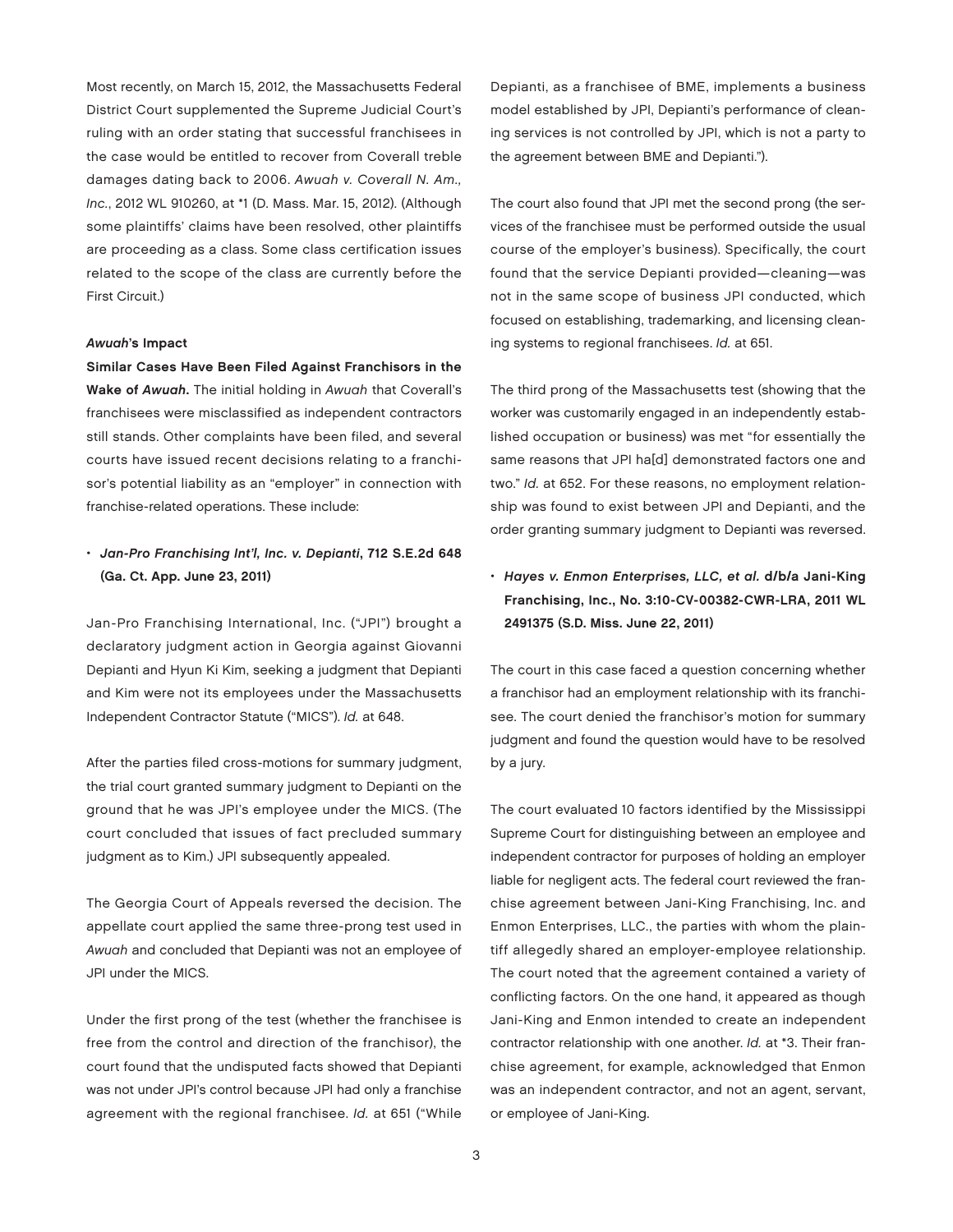On the other hand, the court found that "all relevant evidence" would be considered to determine whether the intent, made explicit in the agreement, was actually successful. The court noted that various provisions in the agreement resembled characteristics of an employer-employee relationship, including a limitation placed on Enmon that it would not cancel or terminate the agreement and a right granting Jani-King the option to terminate immediately. Id. at \*4. Other provisions suggesting an employer-employee relationship included provisions concerning Jani-King's control of the work premises and the kind and character of work to be performed. Id. at \*6. These provisions, when compared with the provision specifying that Enmon was an independent contractor of Jani-King, led the court to deny summary judgment for Jani-King and refer the case to a jury.

## • Bricker v. R&A Pizza, Inc., 804 F. Supp.2d 615 (S.D. Ohio April 8, 2011)

A federal court in Ohio also addressed the question of whether a franchisor was an employer of a franchisee in Bricker v. R&A Pizza. The court in Bricker granted the franchisor's motion to dismiss a case filed by female employees against Domino's and its franchisee alleging employment discrimination under Title VII and Ohio law. The court applied a test adopted by the Sixth Circuit for determining whether a franchisor would be considered the employer of a franchisee's employees. The test considers (i) the interrelation of operations of the businesses, such as common offices, recordkeeping, and bank accounts; (ii) common management, directors, and boards; (iii) centralized control of labor relations and personnel; and (iv) common ownership and financial control. Swallows v. Barnes & Noble Book Stores, Inc., 128 F.3d 990, 993 (6th Cir. 1997).

The determining factor under the test in deciding whether an agency relationship exists between a franchisor and a franchisee is the degree of control the franchisor has over the operations of the franchisee's business. Bricker, 804 F. Supp. at 623.

The court found no indication that the franchisor (Domino's) and franchisee (R&A Pizza) operated as a single employer because there were no factual allegations in the complaint of such a relationship. Accordingly,

the court found that no special relationship could be inferred that would give rise to a duty of care owed by Domino's to the plaintiff and dismissed the case against Domino's. Id. The case now proceeds in the Southern District of Ohio against R&A Pizza alone.

## • Juarez v. Jani-King of California, Inc., 2012 WL 177564 (N.D. Cal. Jan. 23, 2012)

In Juarez, a case brought by franchisees against Jani-King in California, a federal court granted summary judgment in favor of Jani-King on the plaintiffs' state labor code claims. Like in Enmon, the court in this case faced a question concerning whether a franchisor had an employment relationship with its franchisee.

The plaintiffs in the case alleged 14 causes of action against Jani-King, including causes of action for statutory fraud, claims under the California Labor Code, breach of contract claims, and breach of good faith and fair dealing claims. Jani-King asserted counterclaims for breach of contract, tortious interference with contract, and tortious interference with prospective economic relations. Id. at \*2.

The legal theory underlying plaintiffs' claims under the California Labor Code was that Jani-King's common policies and practices so tightly controlled the plaintiffs' actions as to create an employer-employee relationship between Jani-King and the plaintiffs. Id. at \*4. Jani-King argued that the undisputed facts showed that the plaintiffs were independent contractors. Id.

The court evaluated the claims under California law. California law provides that the principal test of an employment relationship is whether the person to whom service is rendered has the right to control the manner and means of accomplishing the result desired. Id. California law also provides that other factors considered to determine if an employer-employee relationship exists include, among others: whether the principal has the power to discharge the individual at will; whether the principal or the worker supplies the instrumentalities, tools, and the place of work for the person doing the work; and the length of time for which the services are to be performed. Id.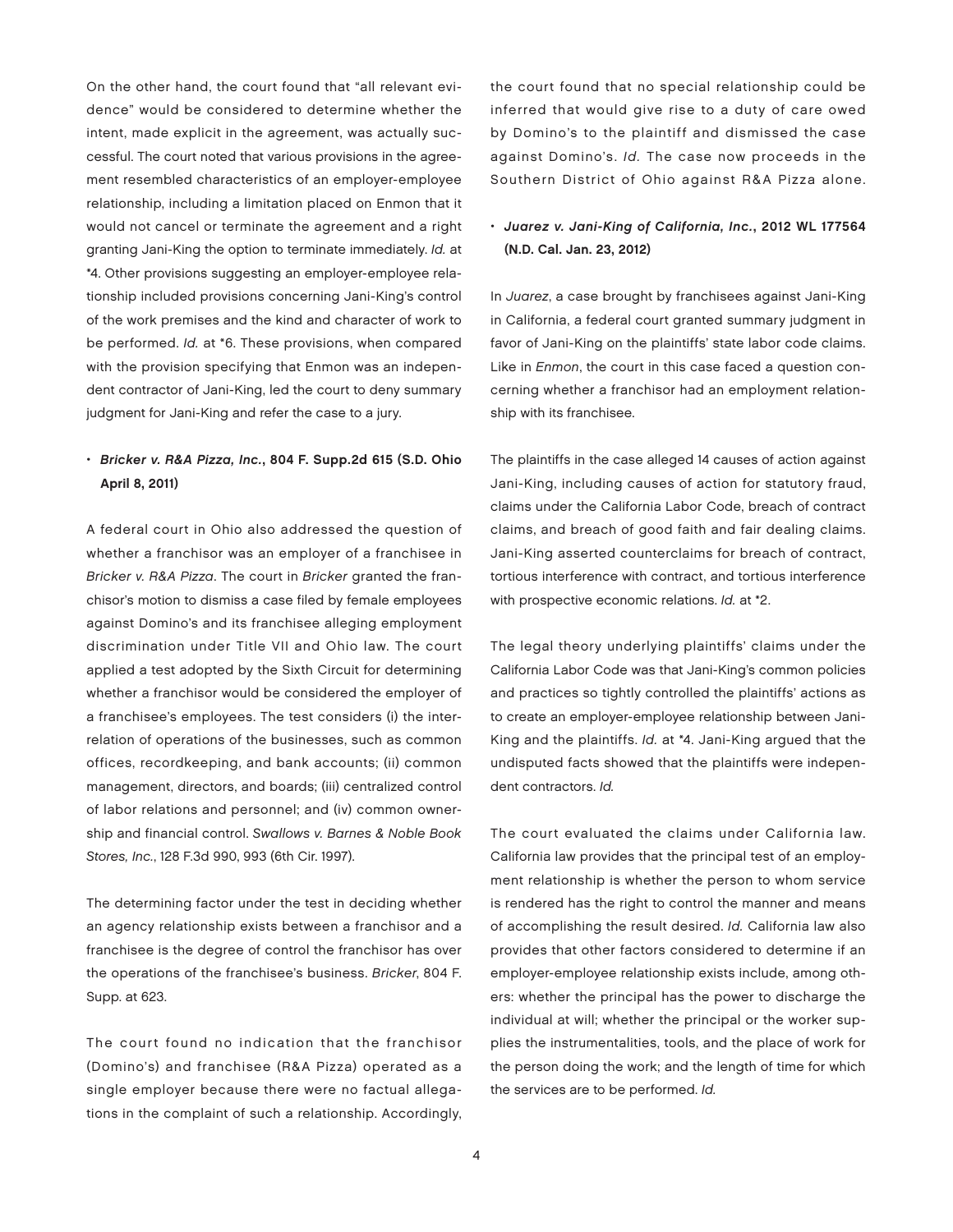The court granted summary judgment in favor of Jani-King on the plaintiffs' California Labor Code claims because it found that Jani-King did not exercise "sufficient control" over the plaintiffs to render them employees. Id. For example, the plaintiffs had the discretion to hire, fire, supervise, and determine the rate and manner of pay for their own employees. Id. The court noted that although Jani-King imposed a number of controls on the plaintiffs (such as retaining sole ownership of contracts with cleaning clients, performing billing and accounting for the franchisees, and retaining the power to terminate a franchisee's right to service a particular client), these controls "were no more than necessary to protect Jani-King's trademark, trade name, and good will and accordingly, did not create an employer-employee relationship between Jani-King and Plaintiffs." Id. at \*5.

State Action to Clarify Whether Franchisees are Employees of Franchisors Under State Provisions Has Heightened. Additionally, leaders and policy makers in a number of states have taken action regarding this issue.

Virginia Attorney General Opinion: One example of this is an Opinion the Virginia Attorney General issued in early 2011. The Opinion clarifies that Virginia law does not find an employment relationship between a franchisor and franchisee. The test that the Attorney General relied upon in making this conclusion is articulated in the proposed Virginia Worker Misclassification Act (the "Act"), S.B. 34, 2010 Sess. (Va. 2010) (proposed Jan. 13, 2010 and continued in 2011, but not yet passed). Under a three-prong test proposed in the Act, an employment relationship does not exist when (i) an individual is free from the direction and control of the employer under contract and in fact; (ii) the service provided by the individual is outside the usual course of business of the employer; and (iii) the individual is customarily engaged in an independently established trade, occupation, profession, or business both in contract and in fact.

After the Act was proposed, an individual sought an official request for an advisory opinion from the Virginia Attorney General that would answer the question of whether the Act would consider franchisees "employees" rather than independent contractors.

In an Opinion released in early 2011, the Virginia Attorney General stated that, in general, the test described under the Act would not find an employment relationship between a franchisor and franchisee. Distinguishing franchisees from traditional employees, the Opinion states that the franchisee is performing services not for the employer, but for the "profit and account of the franchisee." Va. Op. Att'y Gen. No. 10-111 (January 25, 2011).

Further, the Opinion states that a franchisee is unlike a traditional employee because it is a corporation, rather than an individual, and is not being compensated by the franchisor. Id. Consequently, the Virginia Attorney General concluded that the "application of [the] test to typical franchise agreements would result in the exclusion of franchisees and franchisors from the scope of [the] statute." Id.

Pending Legislation in the Massachusetts House of Representatives: There is pending legislation in the Massachusetts House of Representatives that would clarify that franchisees are not employees of a franchisor. The legislation has been in committee since June 2011. Massachusetts House Bill 3513 would clarify that "an individual who owns a franchise, or is a party to a franchise agreement under which he or she is authorized to sell products and/or services (a) in accordance with prescribed methods and procedures; and (b) under service marks, trademarks, trade names and other intellectual property licensed under such agreement, shall not be considered an employee of the franchisor." H.B. 3513, 186th Leg., 2010 Sess. (Mass. 2011).

# CONCLUSION

The recent cases filed and decided in the wake of Awuah highlight the need for franchisors to continue to engage in business practices that confirm clearly separate enterprises, especially as it relates to employment decisions. In doing so, franchisors should carefully review their franchise disclosure documents and franchise agreements, and ensure franchisees have sufficient control over the daily operations of their businesses. Such contract provisions help support independence, which is a hallmark of independent-contractor status. That, in turn, can help mitigate the risk of an